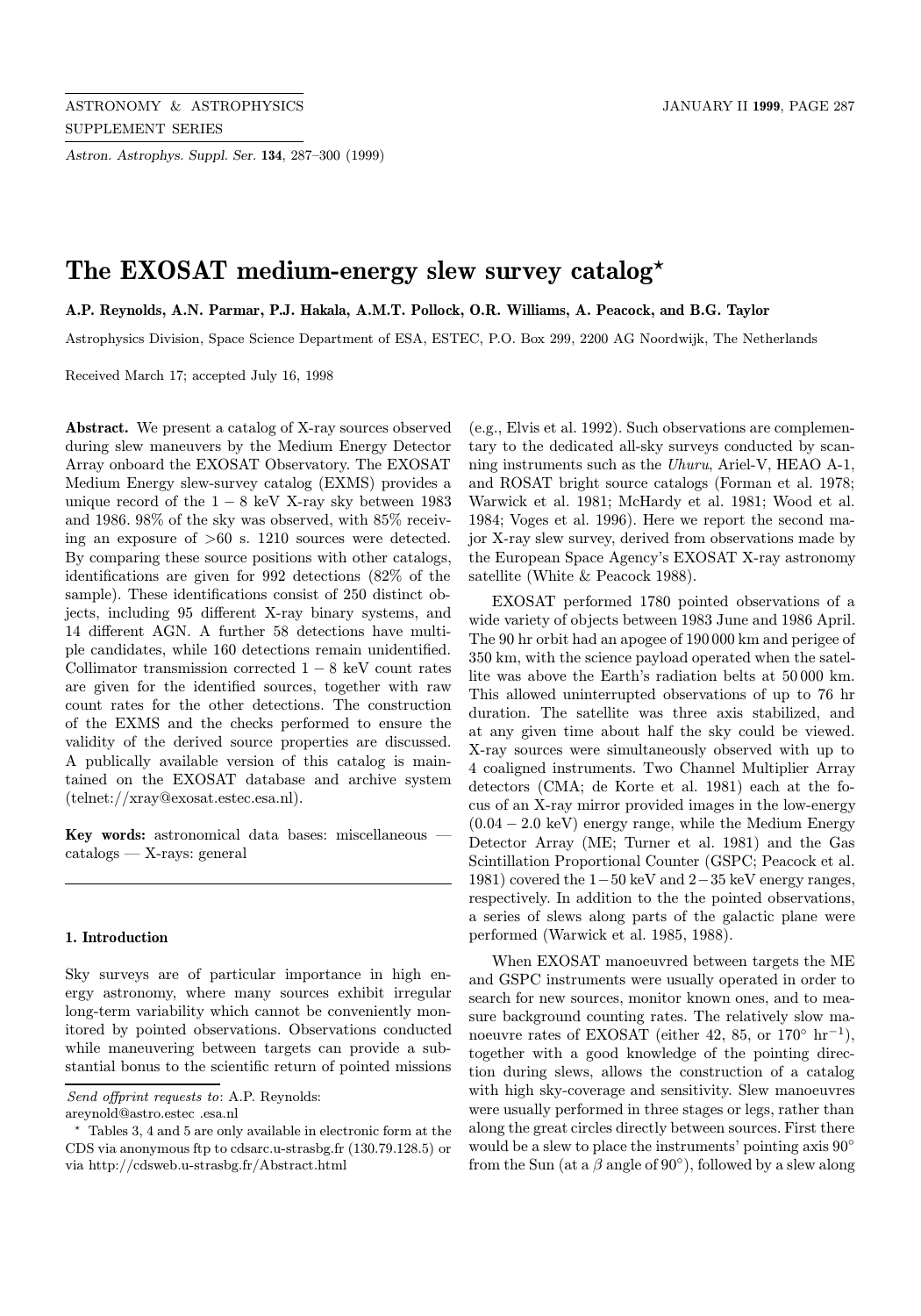

Fig. 1. Cross-section of an ME detector

the  $\beta = 90^{\circ}$  line and then a final slew off the  $\beta = 90^{\circ}$  line to the new pointing position. Apart from maximizing the efficiency of solar power collection, this procedure resulted in greater sky coverage than if the slews were along connecting great circles. During EXOSAT operations the ME slew data were routinely checked for the presence of X-ray sources. This led to the discovery of four previously unknown X-ray sources, all of which were found to be X-ray binaries (see White & Peacock 1988).

#### 2. The Medium Energy detector array

# 2.1. The detectors

The performance of the ME is summarized in Table 1. The ME comprised 8 individual detectors, each of which consisted of an  $Ar/CO<sub>2</sub>$  and a  $Xe/CO<sub>2</sub>$  gas filled multiwire proportional counter separated by a 1.5 mm thick Be intermediate window (Fig. 1). An X-ray collimator, made from lead-glass microchannel plates was mounted in front of each detector. Anticoincidence and pulse rise time techniques were used to reduce the particle background. The ME operated well throughout the mission with one of the detectors failing on 1985 August 20. Problems with detector breakdown at the start of the mission were solved by operating the Ar counters at a lower overall gain setting. This resulted in pulse-height analyzer (PHA) channel 128 corresponding to an energy of ∼50 keV.

## 2.2. Background

The ME background was usually stable with time and dominated by particle-induced events from the solar wind and events from the radioactive lines of residual Plutonium in the Be windows and detector bodies. The contribution of the extragalactic X-ray background was  $\langle 1\%$  of the total Ar background counting

Table 1. Properties of the EXOSAT ME

| Geometric Area (8 detectors) | $1600 \text{ cm}^2$             |
|------------------------------|---------------------------------|
| Field of view (FWHM)         | $\sim$ 45' $\times$ 45'         |
| Ar counter energy range      | $1-20~\mathrm{keV}$             |
| Xe counter energy range      | $5-50~\mathrm{keV}$             |
| Number of PHA channels       | $128 + 128$ (Ar and Xe)         |
| Energy Resolution (Ar)       | $49/E(\text{keV})^{0.5}$ % FWHM |
| $1-8$ keV Background         | 21 counts $s^{-1}$              |
| $(8 \text{ detectors})$      |                                 |
|                              |                                 |

rate. After anticoincidence rejection of particle-induced events the typical  $1 - 8$  keV Ar background count rates was  $3.8 \text{ s}^{-1}$  detector<sup>-1</sup>. Occasional background flares occurred simultaneously in some or all of the detectors and were caused by enhancements in the solar wind. For normal observations longer than ∼5000 s, the ME was limited by systematic effects in the background subtraction to detections of  $≥0.5 \ 10^{-11} \ \text{erg cm}^{-2} \ \text{s}^{-1}$ .

# 2.3. Field of view

The ME field of view (FOV) was defined by collimators which had a rectangular aperture with an average fullwidth half-maximum (FWHM) of  $45'$  and a flat top of  $\sim$ 7' (Fig. 2). Details are to be found in Gottwald (1984) and Kuulkers (1995). Figure 2 shows a labeled schematic model of the collimator response. The 8 detectors were grouped into four pairs or "quadrants", each of which could be offset by up to  $120'$  from the aligned position. For most targets, two quadrants (one half of the ME) would be aligned and pointed at the target, while the remaining quadrants would be offset and pointed at two adjacent regions of sky in order to monitor the background counting rate. For bright sources, where background subtraction is not so critical, the ME could be operated with all four quadrants observing the source. The orientations of the quadrants are stored in the spacecraft pointing files, which were updated every 60 s.

#### 2.4. Additional slew observations

As well as the slew manoevers required to move between scheduled pointings, EXOSAT performed a series of scans along parts of the galactic plane as part of the scientific program. The results are presented in Warwick et al. (1985, 1988) and are not included in the EXMS.

# 3. The EXOSAT ME slew survey catalog (EXMS)

#### 3.1. Data selection

As part of the routine data processing during the EXOSAT post-operational phase, slew lightcurves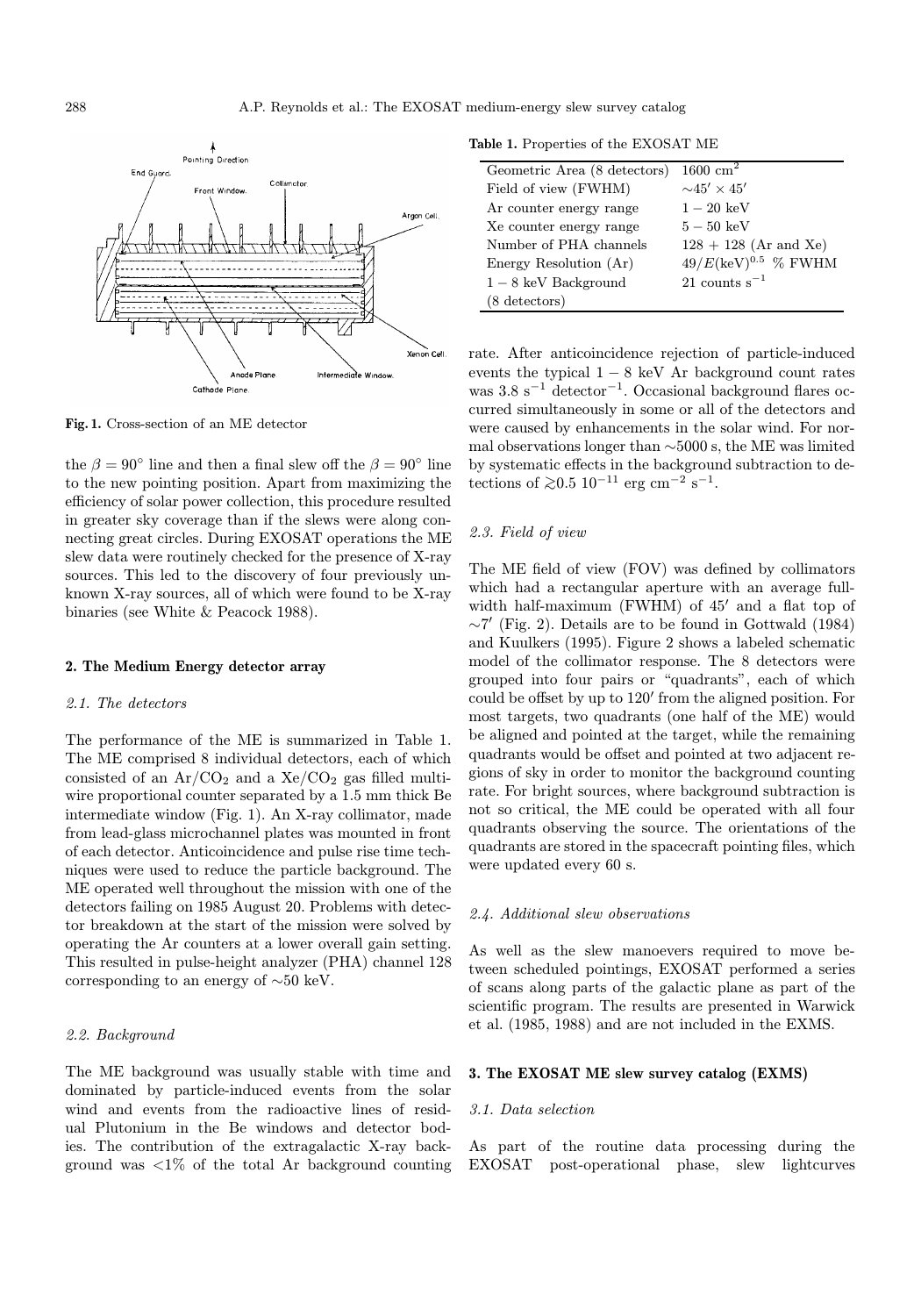

Fig. 2. A schematic model of an idealized ME collimator response (Kuulkers 1995). Slew directions were always parallel to the Y or Z axes. The flat top  $(Y_F T, Z_F T)$  to the collimator response had approximately equal sides of length 7 arcmin. The numbers indicate the relative transmission

covering the energy ranges  $1 - 8$  keV and  $10 - 18$  keV were systematically produced.

If data were available for individual detectors or quadrants, then three lightcurves were produced for each energy range and time interval; one for the two aligned quadrants and one for each of the offset quadrants (since they pointed in different directions on the sky). If data were only available for each half-array, then separate lightcurves for the aligned and offset quadrants were produced for each energy range. In this case, a source detected in an offset quadrant could not always be unambiguously located on the sky, since the counts may have arisen from one of two separate locations. In the cases when a single data stream covering the entire detector was selected, only a single set of lightcurves covering both the aligned and offset quadrants was produced. The time taken for a source to pass through a FOV is dependent on the slew rate, which was nominally  $42°$  hr<sup>-1</sup>, with two faster speeds of 85 and 170  $\degree$  hr<sup>-1</sup> also used. At the slowest rate, a source would take 135s to pass completely through the FOV, from zero response to zero response. The  $1-8$  keV energy range was chosen since this is where the residual background in the ME was lowest and the sensitivity highest for a source with a typical X-ray spectrum. The 10−18 keV energy range was chosen to sample the solar particle induced background counting rate; the contribution of most X-ray sources in this energy range being small. The slew lightcurves were accumulated with a binning time of 10 s. This was chosen to allow a uniform set of lightcurves to

be produced, since all the ME data configurations provided spectra with 10 s or faster time resolution, while allowing the collimator profile to be adequately sampled while slewing.

#### 3.2. Exposure map

Data from a total of 1765 slews, >99\% of the total were processed. Figure 3 is an exposure map of the data used to construct this catalog. The map was generated by first calculating the region of sky swept out by each quadrant on the celestial sphere, using the positional information in the spacecraft pointing files. The sky was then divided into cells of width 0.25◦, and each cell was assigned an effective exposure, dependent on the slew rate and the distance of the cell from the centroid of the collimator. Individual cells were often slewed over repeatedly, especially near the ecliptic poles, and the effective exposures were updated for each subsequent slew over a given cell. These values were then converted into contours and plotted in a Hammer-Aitoff projection using Galactic coordinates. The efficiency of sky coverage was high: 98% of the sky was slewed over at least once, while 85% received an exposure of  $>60$  s. The few regions of the sky which were not slewed over at all, or had exposures  $\langle 3 \text{ s}, \text{ or } \rangle$ where there is no pointing data, are indicated in black. All other areas received exposures between 3 s and 6000 s. This compares favorably with the exposure obtained by the *Einstein* slew survey, where useful sensitivity was only obtained for 50% of the sky (Elvis et al. 1992). As in the Einstein slew survey, the areas of sky which received the highest exposure are near the ecliptic poles, but unlike the latter the Galactic plane is also well-sampled, since there was no requirement to avoid slewing across bright sources. This means that the slew survey (hereafter EXMS) is expected to be rich in compact X-ray sources.

A schematic diagram of a typical three-legged slew is shown in Fig. 4. The direction of slew is always parallel to one edge of the rectangular FOV. In Fig. 5 the region of the sky swept out by a real three-legged slew is shown. In the first, second, and third legs, the FOVs swept out two, three and two strips of sky, respectively. The differing paths swept out by the aligned and offset quadrants are shown, together with the positions of the eight detected sources.

#### 3.3. Source detection

To illustrate the quality and type of data available in the EXMS, Fig. 6 shows representative  $1 - 8$  keV lightcurves for a slew across a crowded region of sky (the same slew as illustrated in Fig. 5). The three panels show lightcurves for the aligned and two offset quadrants. One source (4U 1627−673) is seen in the two offset quadrants at different times (separated by 240 s). All count rates are normalized to  $s^{-1}$  half<sup>-1</sup> (4 detectors), but no correction for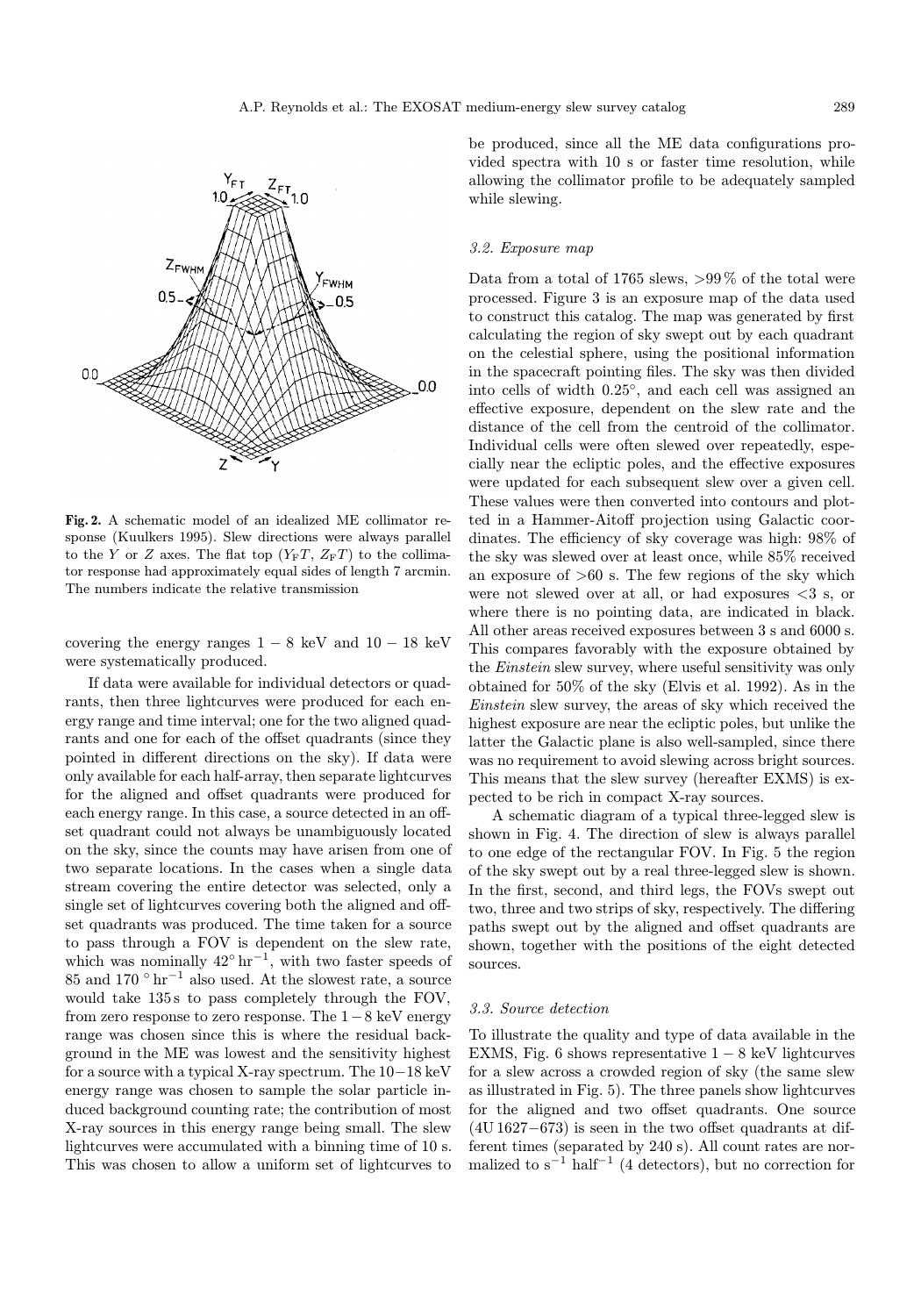

Fig. 3. Exposure map for the complete EXMS catalog in galactic coordinates. Areas which were never slewed over, or had exposures of <3 s are shaded black. All colored regions received an exposure of ≥3 s. Areas colored white received exposures >600 s. 98% of the sky was slewed over at least once and 85% of the sky received an exposure of >60 s



Fig. 4. Schematic diagram of a three-legged slew, with the four quadrants of the ME arranged in the usual combination of two aligned and two offset. The squares indicate the FOVs of each quadrant and are not to scale. Slew directions were always parallel to one edge of the FOV

collimator losses has been applied. The lightcurves are not background subtracted and the nominal background counting rate of  $\sim$ 15 s<sup>-1</sup> half<sup>-1</sup> is visible whenever there are no sources in the FOV. The 3 slew legs can be seen in the lightcurves since there are missing data between the slew legs (just after 16 hr and just before 16.6 hr). This is due to data from contiguous intervals of less than 5 min duration not being stored on EXOSAT data tapes.

The slew lightcurves were systematically searched for sources passing through the FOV by modeling the observed time-dependent  $1 - 8$  keV count rate,  $R_{1-8}$ , by:

$$
R_{1-8}(T) = SH(T - T_{s}) + kR_{10-18}(T).
$$

The source term depends on the source count rate, S, the time of transit through the collimator center,  $T_s$ , and the collimator profile  $H(T - T_s)$  determined by the slew rate. The  $1 - 8$  keV background count rate was assumed to be linearly related through a constant,  $k$ , to the  $10-18$  keV count rate,  $R_{10-18}$ . This was verified by inspection of the lightcurves which showed that only sources with peak count rates  $\gtrsim$ 100 s<sup>-1</sup> were detected in the 10−18 keV energy range. This approach is successful in excluding the type of background events illustrated in the upper panel of Fig. 6, in which short-term increases in the solar particle flux can mimic the intensity profile of an X-ray source.

For a fixed  $T_s$  best-fit parameters S and k were determined by maximum likelihood. Candidate detections were initially identified in a coarse search in  $T_s$ , after which parameters and their uncertainties were precisely calculated. The transit of some strong sources can be located to  $\langle 0.1 \rangle$  s. Occasionally, it was necessary to fit two sources simultaneously. The limiting 1−8 keV sensitivity, when no confusing sources are present, is estimated to be  $3\,10^{-11}$  erg  $\rm cm^{-2}$   $\rm s^{-1}$  at the slowest slew rate. The source best-fit locations and error boxes were reconstructed using the values of  $T_s$  and  $\Delta T_s$  by parabolic interpolation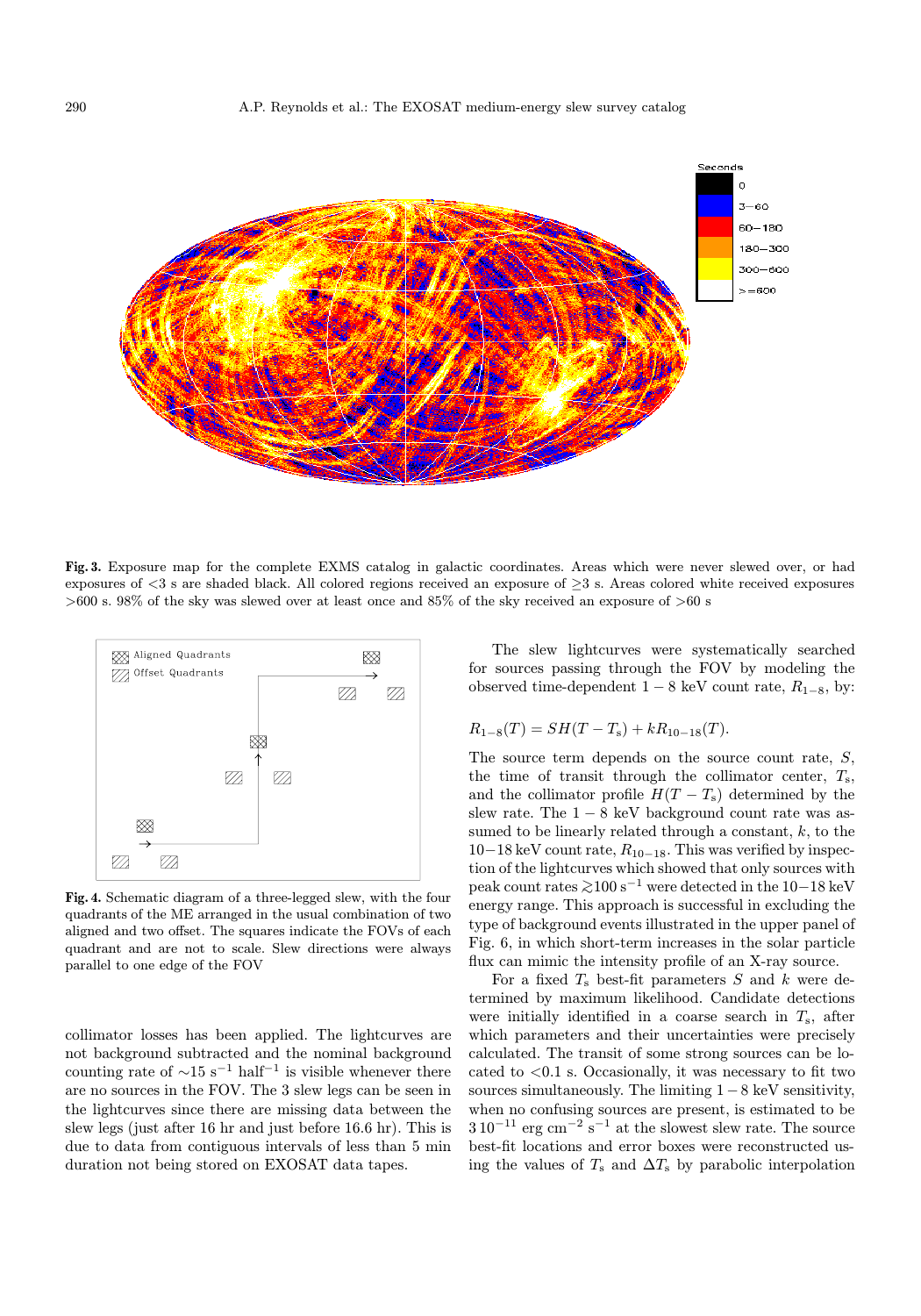

Fig. 5. The "footprint" of a representative three-legged slew showing the area of sky observed. The hatched and crosshatched areas show the area covered by the offset and aligned quadrants, respectively. The start of the slew was in the lower left corner. The variation in the width of the footprint results from the projection onto equatorial coordinates. The positions of the sources identified in Fig. 6 are marked with stars

from the positions contained in the pointing files. A total of 1210 detections were made in this way and are shown in galactic coordinates in Fig. 9.

If the fit to the collimator profile is formally acceptable, the time of maximum intensity corresponds to the position of the quadrant when the source passed through its midline. Hence, source positions can be well localized in the direction of slew, but the position perpendicular to the slew axis is constrained only by the width of the FOV, unless assumptions about the source intensity are made. This means that, for the majority of sources, the uncertainty regions are narrow in the slew direction and much broader perpendicular to it.

The mean length of the narrow side of the 1210 uncertainty regions is  $(6.30 \pm 0.12)'$ ; (all errors are given at 68% confidence). In Fig. 7 a schematic diagram of a typical EXMS uncertainty region is shown defining the different offsets which are referred to later. In Fig. 8 the lengths of the narrow sides are plotted against uncorrected source counts for the 1210 detections. This demonstrates that the brightest detections tend to have the narrowest uncertainty regions, as expected. Since these regions are constructed under the assumption of a constant source intensity, it is to be expected that some identifications will lie outside their formal uncertainty region (see Fig. 7). Also seen in Fig. 8 is the effect of the different slew rates on the width of the uncertainty region for a given count rate, leading to three distinct clusterings of points, superimposed on the scatter caused mainly by source variability.



Fig. 6. Lightcurves obtained during a slew across a crowded region of sky, obtained from the two aligned quadrants (upper panel) and the two offset quadrants (middle and lower panels). No correction for collimator losses has been applied. Source identifications are given. The count enhancement at around 16.4 hr in the aligned quadrants is due to increased solar activity. The slew rates were  $42^{\circ} \text{ hr}^{-1}$ ,  $85^{\circ} \text{ hr}^{-1}$  and  $42^{\circ} \text{ hr}^{-1}$  during the first, second, and third slew legs, respectively. The intervals of missing data correspond to the breaks between slew legs. Note that 4U 1627−673 was detected in both offset quadrants separated by 240 s

# 3.4. Source indentification

Where possible, sources responsible for the 1210 detections have been identified by correlation against previous catalogs. The procedure is to determine all the sources which fall within the  $99.7\%$  confidence uncertainty region for a particular detection. This may include entries from more than one catalog. A preferred identification is then made using a hierarchical selection scheme. The following catalogs were used to generate possible identifications, and are listed in hierarchical order:

- XRBCAT: A catalog of X-ray Binaries derived from van Paradijs (1995).
- RITTER: A catalog of cataclysmic variables, X-ray binaries and related objects, derived from Ritter (1990).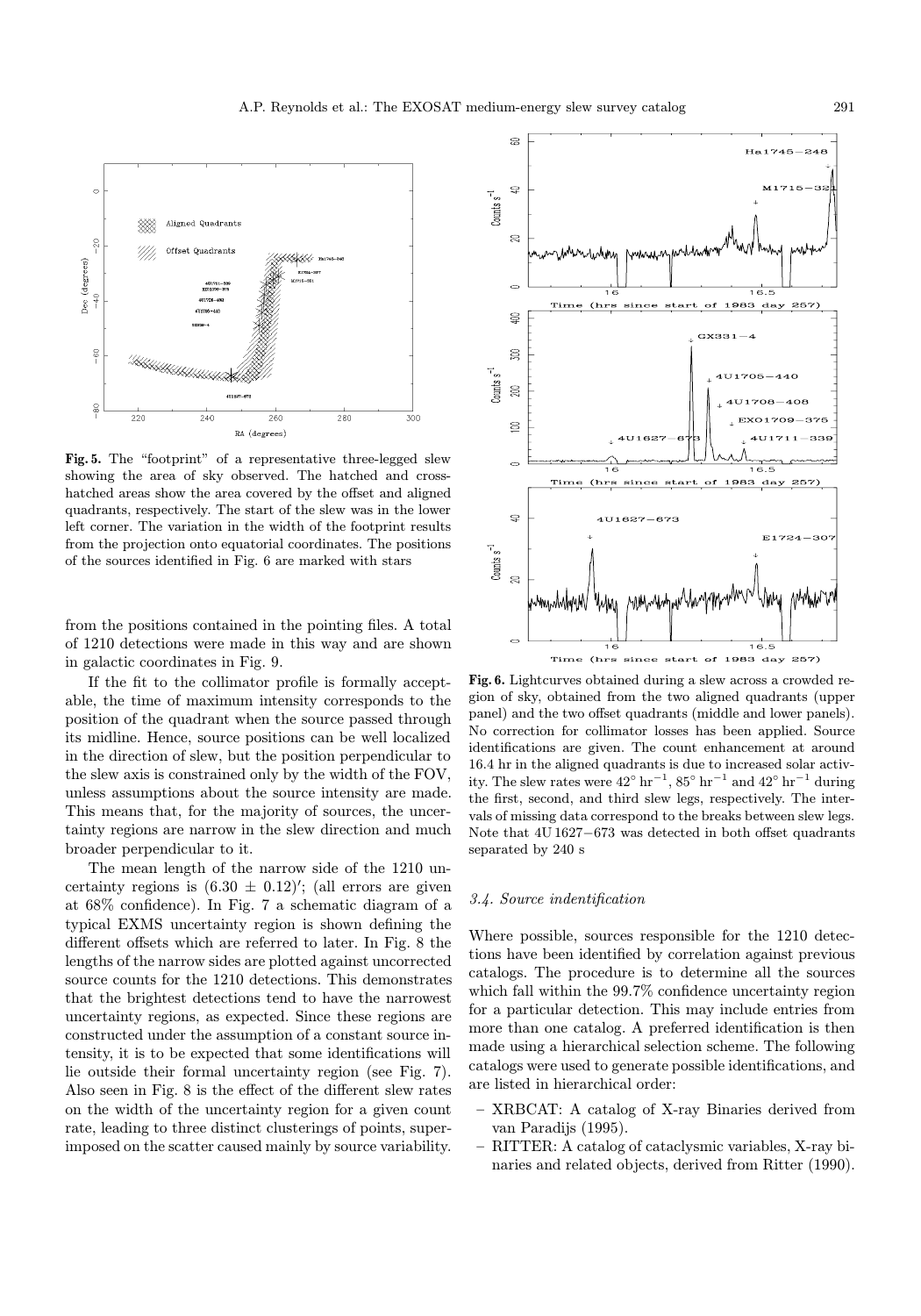

Fig. 7. Schematic diagram of a formal EXMS uncertainty region, shown as a hatched rectangle within the rectangular FOV. The arrow shows the slew direction. The source positions I and E are internal and external to the uncertainty region, respectively. C is the uncertainty region centroid. EC and IC are the distances between sources E and I and the centroid. EM and IN are the parallel, or vector, offsets in the direction parallel to the slew. CM and CN are the distances which determine the correction for collimator transmission



Fig. 8. Plot of the dimensions of the short sides of 1210 uncertainty regions against source count rate. The clustering of the data points into three distinct lines is a consequence of the three different slew rates, the slowest of which allowed sources to be localized most precisely



Fig. 9. The 1210 EXMS detections in galactic coordinates. The predominance of galactic plane and Magellanic cloud sources is evident

- VSTARS: The General Catalog of Variable Stars, derived from the 69th name list of variable stars (Kholopov et al. 1989).
- XRAY: A master catalog containing selected parameters from all X-ray catalogs present on the online system, including HEAO-1, Einstein, EXOSAT and ROSAT source catalogs.
- VERON96: Derived from the 7th edition of the Catalog of Quasars and Active Galactic Nuclei by Veron-Cetty & Veron (1996).
- RADIO: A master catalog containing selected parameters from several radio source catalogs.

At the end of this search, a given detection would either have produced no identification, a single identification, or multiple candidates. In order to ensure that these identifications were always known X-ray emitters, a further search was made against the ROSAT All-Sky Survey Bright Source catalog (RASSBSC; Voges et al. 1996, 1998), which had not been incorporated into the XRAY catalog at the time of the initial search. The RASSBSC was used to validate all proposed identifications and to search for any additional candidates which were not present in the other catalogs. Consequently, after cross-checking against the RASSBSC, many candidate identifications derived from the VSTAR, RADIO and VERON96 catalogs were discarded. Known transient X-ray sources, and extended X-ray objects (which do not appear in the RASSBSC) are retained.

The sources found in the above searches are all within the formal uncertainty regions. However, apart from these "internal" sources, attention was also paid to any bright, time variable and/or extended sources whose derived positions were outside the formal uncertainty regions, but which still passed within the FOV during a slew. Such sources, typically X-ray binaries or supernova remnants, may well have incorrectly determined uncertainty regions due to time-variability, or their extended nature. In practise, whenever this occured, there was little doubt that the detection was due to the "external" source, since there was either no candidate in the uncertainty region, or a source not known to be a strong X-ray emitter.

Some sources are considered confused; i.e., while it is likely that the majority of counts originate from the object proposed as the identification, the RASSBSC indicates that at least one fainter source was present in the uncertainty region. The fainter source may therefore contribute to the signal. The criterion used for classifying a source as confused is that the brightest RASSBSC source must be at least four times brighter than any other source within the uncertainty region. Where this is not the case (ie where the RASSBSC sources differ by less than a factor of four in brightness) no single identification is proposed. In this case we assume that the brightest RASSBSC source (based on 0.1−2.4 keV ROSAT Position Sensitive Proportional Counter countrates) is also the brightest in the  $1 - 8$  keV EXMS range.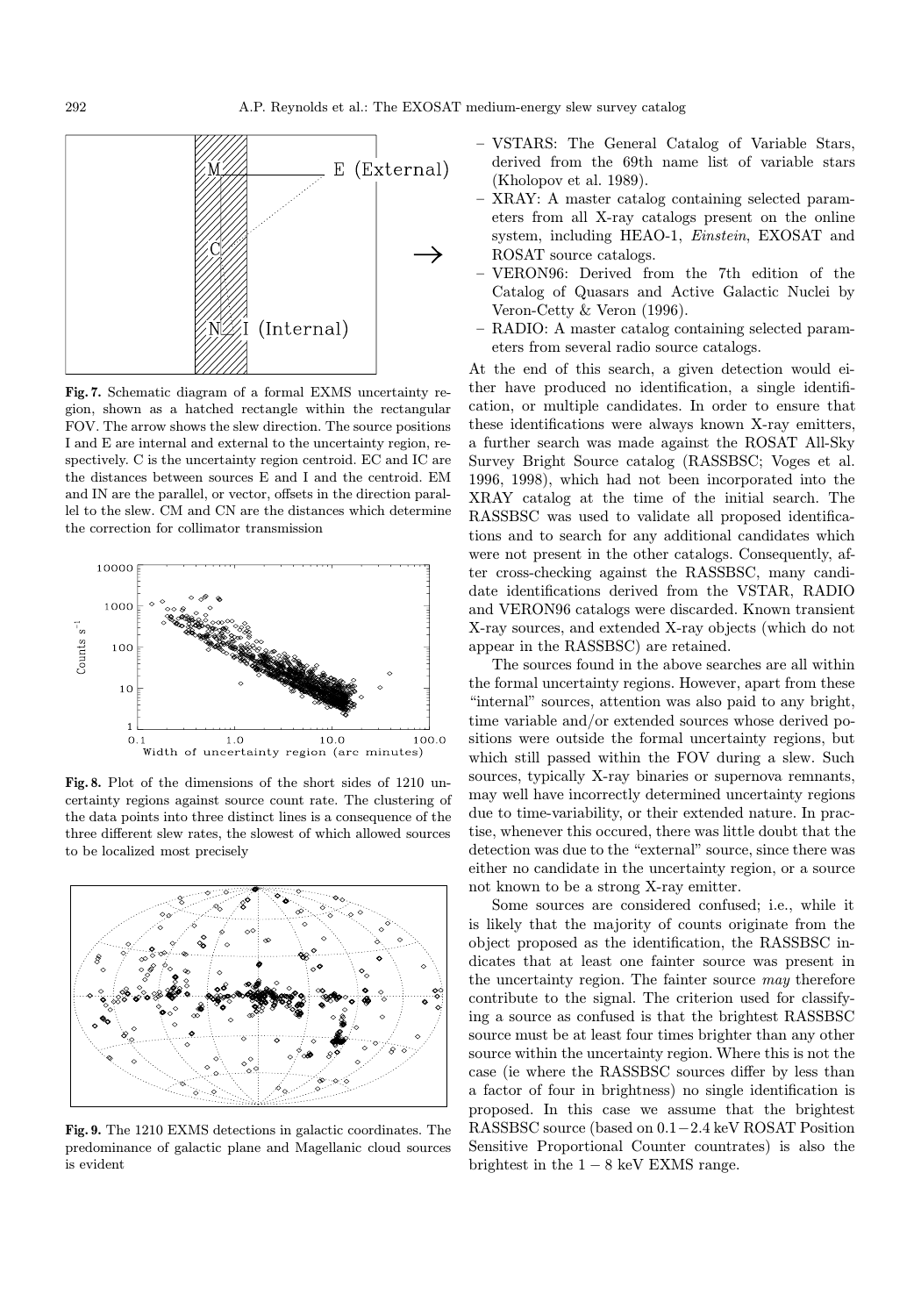| Flag | $\mathsf{V}_{\text{ samp}}$ | $\%$  | $\overline{N_{\rm int}}^a$ | $N_{\rm ext}$ | $\mathop{\mathsf{Comment}}$ |
|------|-----------------------------|-------|----------------------------|---------------|-----------------------------|
|      | 617                         | 51\%  |                            |               | Internal                    |
| 3    | 355                         | 29%   |                            |               | External                    |
| 2    | 20                          | $2\%$ | >1                         | O             | Confused                    |
|      | 58                          | 5%    | >1                         | U             | Multiple                    |
|      | 160                         | 13%   |                            | O             | Unidentified                |

Table 2. Counterpart statistics and flag values

<sup>a</sup>Number of sources within the uncertainty region.

<sup>b</sup>Number of sources outside the uncertainty region, but within the FOV.

Flags have been assigned to all entries to distinguish the type of identification; they may also be considered as approximate quality flags. This scheme is summarized in Table 2, together with the numbers and percentages of sources in each category. 51% of the entries in the slew survey are identified with confidence - "internal" sources where the most likely X-ray source also lies within the uncertainty region. A further 29% of entries consist of identified sources which lie outside their formal uncertainty regions. Although these identifications are considered secure, the derived count rates are likely to contain larger errors than the internal sample, due to the error in the initial fit to the lightcurve (this problem is particularly severe for X-ray pulsars where the duty cycle of the pulsations may be  $\leq 50\%$ ). The mean reduced  $\chi^2$  for the internal sample is 1.3, whereas that for the external sources it is 48. The majority of these identifications are X-ray binaries. Hence, 82% of the entries are given single identifications, similar to the identified fraction in the Einstein slew survey. A further 2% of sources are "confused" - there is a fainter source (at least four times fainter, based on RASSBSC count rates) present in the uncertainty bound.

A further 5% of entries consist of cases where multiple sources of similar brightness lie within the formal uncertainty region. 13% of the entries cannot be identified with any known X-ray emitters, either because there are no X-ray emitters in the vicinity or there is significant doubt about the likely identification. In the case of the 82% of entries where one identification is proposed (sources with Flags of 2, 3, and 4), the count rates given in Table 3 are corrected for collimator transmission. This is achieved by calculating the offset of the source (based on its catalog coordinates) from the centroid of the detector (see line CM in Fig. 7). The correction is proportional to this offset, except for the small "flat-top" at the center of the FOV (see Fig. 2). In addition, count rates are normalized to count  $s^{-1}$  half<sup>-1</sup>, ensuring consistency with the count rates present in the ME database.

Information on the 992 sources with single identifications is presented in Table 3. The first column is a designation in the form EXMS BHHMM+DDd, where HHMM and DDd are the RA and Decl. of the uncertainty region centroid in epoch 1950 coordinates. (Note: in order to maximise the usefulness of Tables 3, 4 and 5, all coordinates therein are presented for epoch 2000, although all prior catalog searches and computations were performed using epoch 1950 coordinates).

Most detections have a unique EXMS classification. In cases where the classification is not unique, designators in the form  $(A)$ ,  $(B)$ , etc are appended. In order to usefully group identifications, detections have been ordered in RA of the proposed candidate. Detections with the same coordinate (but unique designator) may be split between tables depending on the category of the identification. In cases where an identified source was observed more than once, the entries are additionally ordered by detection time. The format for the time entries is YYYY/DDD HH:MM, indicating an observation at MM minutes after HH hours on day DDD of year YYYY. The proposed identifications are given (truncated to 18 characters), followed by a "type" string which gives the first three letters of the catalog from which the identification was drawn (see the list of catalogs above), or the object category. The object categories are XRB: X-ray binaries; SNR: supernova remnant; CLU: cluster of galaxies; and AGN: active galactic nucleus. In this context we adopt the widest possible meaning of the term AGN, including Seyfert galaxies, BL Lacertae objects, QSOs, quasars, Radio Galaxies and Optical Violent Variables (OVVs). The next parameters are the collimator corrected count rate, together with the  $\chi^2$  of the fit to the light curve and the number of degrees of freedom (dof). Large values of  $\chi^2$ /dof may indicate source variability. Parameter  $\lambda$  is the likelihood detection statistic which is the difference in the logarithm of the likelihood between the best-fit and null-hypothesis models with no source present. In the null-hypothesis,  $2\lambda$  is expected to be distributed as  $\chi^2$ . Flag values are given under the column labelled "F", (ranging between 2 and 4 for this sample). Finally, the collimator distances, D, (CM in Fig. 7) are given in arc minutes. Detections with collimator distances  $≥30'$  may contain large errors in their corrected count rates and should be treated with caution. Remarks on individual entries are given in Sect. 3.5.

The 58 detections with multiple candidates ( $Flag = 1$ ) are summarized in Table 4. The names of the proposed candidates are stored in a string, the first 20 characters of which are printed in Table 4, together with the number of possible identifications,  $N_{\text{mult}}$ . The count rates given are raw values, uncorrected for collimator transmission. More information on the proposed candidates is given in Sect. 3.5.

Table 5 contains information on the 160 unidentified detections (Flag  $= 0$ ). In this case, in addition to the coordinates of the centroid of the uncertainty region, positions of the four bounding corners are also given (in decimal format for brevity), under columns labelled C1 to C4. Again, the count rates are uncorrected for collimator transmission.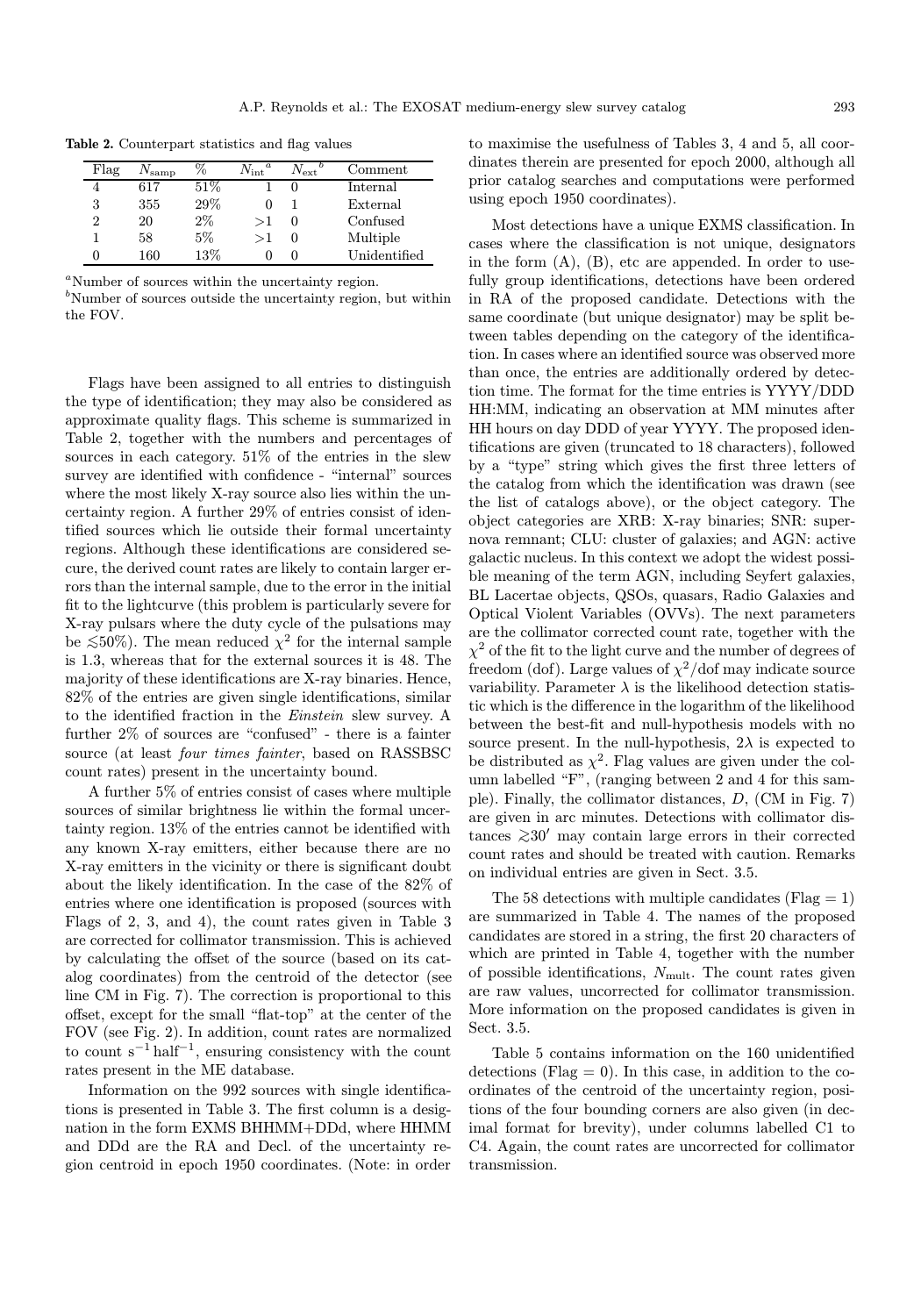#### 3.5. Remarks on individual catalog entries

Comments are provided for individual catalog entries, referenced by their EXMS designations (see Tables 3-5), below.

EXMS B0016  $-722$  — AQ Tuc lies within the uncertainty region and is within  $10'$  of  $5$  X-ray sources. Globular cluster 47 Tuc is nearby.

EXMS B0029−841 — Four PKS sources lie within the uncertainty region, but none are cataloged X-ray emitters.

EXMS B0110+649 — The XRB  $2S$  0114+65 is nearby.

EXMS B0113  $-417$  — UV Phe lies within the uncertainty region, but is not a cataloged X-ray emitter. The RASSBSC source adopted as the identification is consistent with the location of a cataloged X-ray emitting Seyfert galaxy.

EXMS B0114+005 — 1RXSJ011704.2+000025 may be associated with E 0114.4−0015, a Seyfert 1.

EXMS B0121+341  $-$  NGC 513 lies within the uncertainty region. It is not a cataloged X-ray emitter but is bright and close.

EXMS B0245  $-$  420  $-$  DK Eri lies within the uncertainty region, but is not a cataloged X-ray emitter.

EXMS B0250+415  $-$  Two X-ray counterparts of NGC 1129. Multiple entries are 1H 0251+414 and IPC 025113+41.

EXMS B0250+417 — 1H0251+414 and IPC025113+41 are two X-ray counterparts of NGC 1129.

EXMS B0250 $+418$  — see above.

EXMS B0252  $-417$  — PKS 0252-41 lies within the uncertainty region, but is not a cataloged X-ray emitter.

EXMS  $B0252+415$  — an unidentified source possibly associated with the above object. Another unidentified source, EXMS B0252+411, lies less than one degree away.

EXMS  $B0252+411$  — see above.

EXMS B0309 − 317 — PKS 0309−31 lies within the uncertainty region, but is not a cataloged X-ray emitter.

EXMS B0310+411 — May be NGC 1275 or Mrk 1073.

EXMS B0402 − 654 — PKS 0403−65 lies within the uncertainty region but is not a cataloged X-ray emitter.

EXMS B0431 − 613B — PKS 0429−61 lies within the uncertainty region, but is not a cataloged X-ray emitter.

EXMS B0439 − 129 — PKS 0436−129 lies within the uncertainty region but is not a cataloged X-ray emitter.

EXMS B0446+447  $-$  4C +44.12 and 4C +44.13, cataloged X-ray emitting sources in 3 C 129, lie within the uncertainty region.

EXMS B0525−329 — MS 05267−3301 lies within the uncertainty region, but is not a cataloged X-ray emitter.

EXMS B0529−650 — The proposed RASSBSC identification is near the transient X-ray binary EXO 53109−66.

EXMS B0559  $-664$  — possibility of confusion with A 0535−668. Four RASSBSC sources within uncertainty region.

EXMS B0532  $-$  664B — see above. EXMS B0533  $-$  663B  $-$  see above. EXMS B0533  $-662A$  — see above. EXMS B0534  $-$  657  $-$  see above.

EXMS B0537−713 — Probably an LMC object; LMC X−1 and X−2 were both slewed over near the detection time, although neither fell within the uncertainty region, but the raw (and collimator corrected) count rate is too high for either. PKS 0531−71 lies within the uncertainty region, but is not a cataloged X-ray emitter.

EXMS B0601  $-701$  — an unidentified source less than one degree from another unidentified source, EXMS B0606-697.

EXMS B0606  $-697$  — see above.

EXMS B0607 –  $712$  — PKS 0611–71 lies within the uncertainty region, but is not a cataloged X-ray emitter. An unidentified source, EXMS B0610-714, lies less than one degree away.

EXMS B0610  $-714$  — see above.

EXMS  $B0613+228$  — Two obscure radio sources,  $PKS 0615+22$  and  $4C +22.14$ , neither cataloged as an X-ray emitter.

EXMS B0613+229  $-$  4C +22.14 lies within the uncertainty region, but is not a cataloged X-ray emitter.

EXMS B0629 − 713 — an unidentified source less than one degree from another unidentified source, EXMS B0640 − 715.

EXMS B0640  $-715$  — see above.

EXMS B0648 − 698  $-$  PKS 0650-70 lies within the uncertainty region, but is not a cataloged X-ray emitter.

EXMS B0654  $-559$  — PKS 0649-55 lies within the uncertainty region, but is not a cataloged X-ray emitter.

EXMS B0655  $-707$  — an unidentified source less than one degree from another unidentified source, EXMS B0656 − 697.

EXMS B0656  $-697$  — see above.

EXMS B0658+753  $-$  4C +74.12 lies within the uncertainty region, but is not a cataloged X-ray emitter.

EXMS B0821  $-$  425A  $-$  1ES 0821 $-$ 426 is a cataloged X-ray source.

EXMS  $B0821 - 425B$  — an unidentified source which might be associated with the above, although it does not lie within the uncertainty region.

EXMS B0820  $-424$  — see above.

EXMS B0823  $-426$  — see above.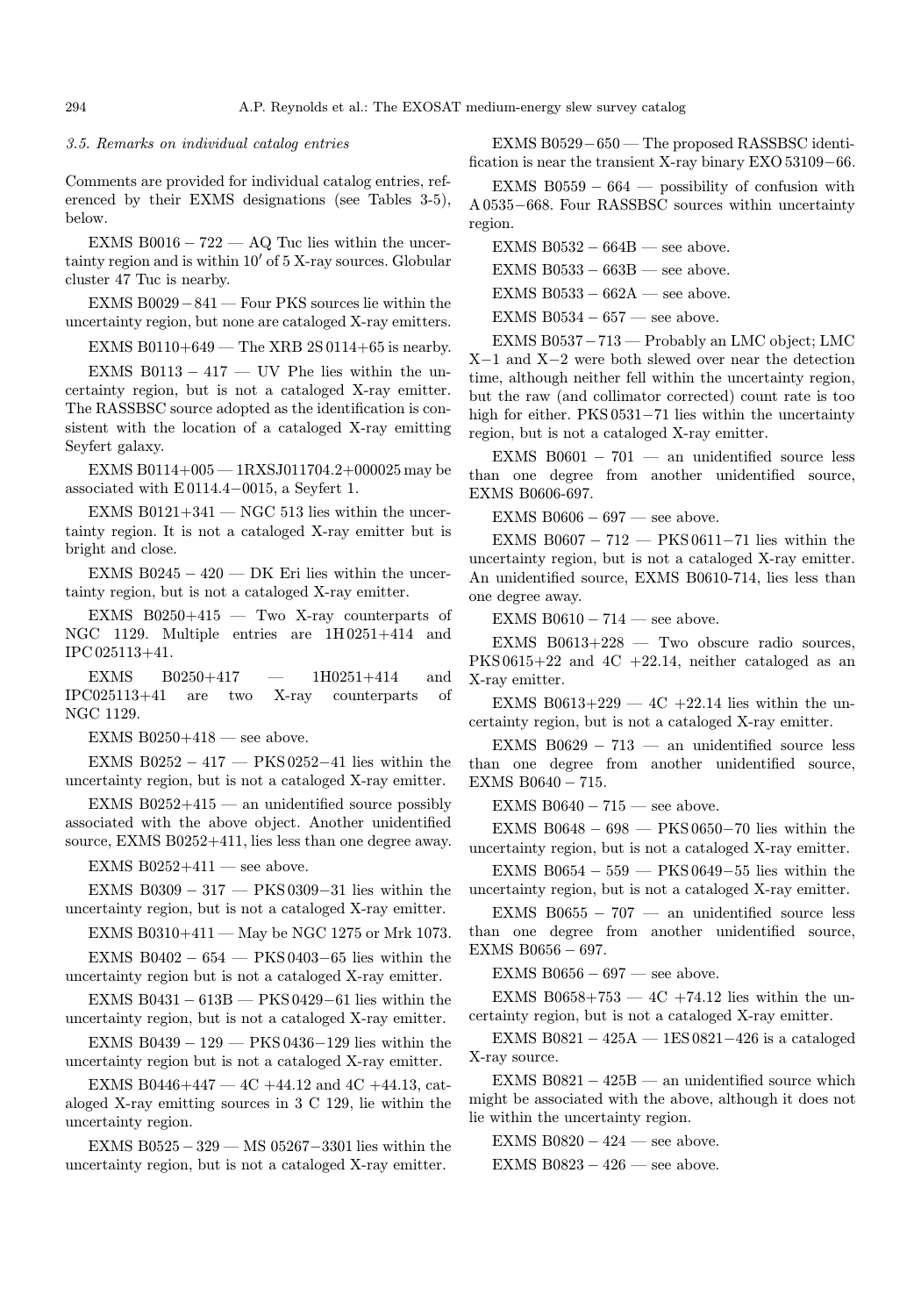EXMS B0834 − 428 — probably G0834 − 430 and/or 4U0836 − 429; both were slewed over near the detection time though neither falls within the uncertainty region.

EXMS B0834+254  $-$  Two extragalactic objects, Mr k1218 and B2 0834+25 lie within the uncertainty region but only Mr k1218 is a cataloged X-ray emitter.

EXMS B0912+354  $-$  4C +34.31 lies within the uncertainty region, but is not a cataloged X-ray emitter.

EXMS B0917 − 549 — PKS 0916−54 lies within the uncertainty region, but is not a cataloged X-ray emitter.

EXMS B0923 − 308 — PKS 0923−30 lies within the uncertainty region, but is not a cataloged X-ray emitter. The proposed RASSBSC identification is near X-ray source 1H 0919−312.

EXMS B1042 − 599 — Eta Carinae lies within the uncertainty region, but is inconsistent with the position of the RASSBSC source.

EXMS B1044 − 595 — see above.

EXMS B1043  $-$  593  $-$  see above.

EXMS B1040  $-593$  — see above.

EXMS B1049+385 — B2 1049+38, a high-redshift radio galaxy (or possibly Seyfert 2), lies within the uncertainty region but is not a cataloged X-ray emitter.

EXMS B1123 − 588 — The proposed RASSBSC identification may be associated with the X-ray emitting SNR MSH11 − 54.

EXMS B1153+317  $-$  4C +31.38 lies within the uncertainty region but is not a cataloged X-ray emitter.

 $EXMS B1213+038$  — The uncertainty region contains several radio sources, one of which  $(4C +04.41)$  corresponds to X-ray source 1ES 1215+039.

EXMS B1155  $-187$  — Three obscure emission line galaxies lie within the uncertainty region.

EXMS B1235+708  $-$  4C +70.13 lies within the uncertainty region, but is not a cataloged X-ray emitter.

EXMS B1246 − 410B — ESO 323−G32 is a Seyfert 2 in cluster A3526.

EXMS B1254+276 — multiple unclassified AGN in Veron catalog. Multiple entries all have name UNKNOWN.

EXMS B1324  $-312 - A3558$  is a cataloged X-ray emitter.

EXMS B1415+253 — NGC 5548 and  $1E14156+259$ are two X-ray emitting AGN.

EXMS  $B1415+255$  — see above.

EXMS  $B1416+256$  — see above.

EXMS B1517 − 613 — TrA X−1 was slewed over near the detection time but would have appeared near the edge of the wrong quadrant.

EXMS B1525+525  $-$  4C +52.35 lies within the uncertainty region but is not a cataloged X-ray emitter.

EXMS B1550 − 609 — 4U1543−624 and 4U1556−605 were both slewed over near the detection time, but neither fell within the uncertainty region.

EXMS B1611 – 508 — HW Nor is within  $10'$  of 18 X-ray sources.

EXMS B1637 − 671 — 4U1627−673 was slewed over near the time of detection but would have appeared in the wrong quadrant.

EXMS B1658 − 228A — an unidentified source less than a degree from another unidentified source, EXMS B1658 − 228B.

EXMS B1658  $-$  228B  $-$  see above.

EXMS B1702 − 429 — probably 4U1705−440 and/or 4U1702 − 429; both were slewed over near the detection time though neither falls within the uncertainty region.

EXMS B1719 − 436 — an unidentified source less than a degree from another unidentified source, EXMS B1722−442.

EXMS B1722  $-442$  — see above.

EXMS B1721  $-$  231A  $-$  an unidentified source less than a degree from two other unidentified sources, EXMS B1721 − 231B and EXMS B1721 − 231C.

EXMS B1721  $-$  231B — see above.

EXMS B1721  $-$  231C — see above.

EXMS B1730  $-445 - 4U1735 - 444$  passed slightly beyond the field of view near the time of the detection.

EXMS B1734  $-155 - TX$  Ser lies within the uncertainty region and is within  $10'$  of  $1RXS J173735.1–152357$ and 2E 1734.7−1522.

EXMS B1741 − 337 — PKS 1742−337 lies within the uncertainty region, but is not a cataloged X-ray emitter.

EXMS B1743 – 300A — probably GC X–1 or one of the many nearby objects, most of which were slewed over but none of which fell within the uncertainty region.

EXMS B1743  $-$  300B — see above.

EXMS B1743 − 303B — probably one or more of the many Galactic Center objects including SL1744−300 and neighboring sources, many of which were slewed over but none of which fell within the uncertainty region.

EXMS B1747 − 366 — probably 4U1746−360 and/or A1744-361; both were slewed over near the detection time though neither falls within the uncertainty region.

EXMS B1754  $-$  289  $-$  an unidentified source less than a degree from another unidentified source, EXMS B1755−295.

EXMS B1755  $-295$  — see above.

EXMS B1827−100 — an unidentified source less than a degree from another unidentified source, EXMS B1828- 100.

EXMS B1828  $-100$  — see above.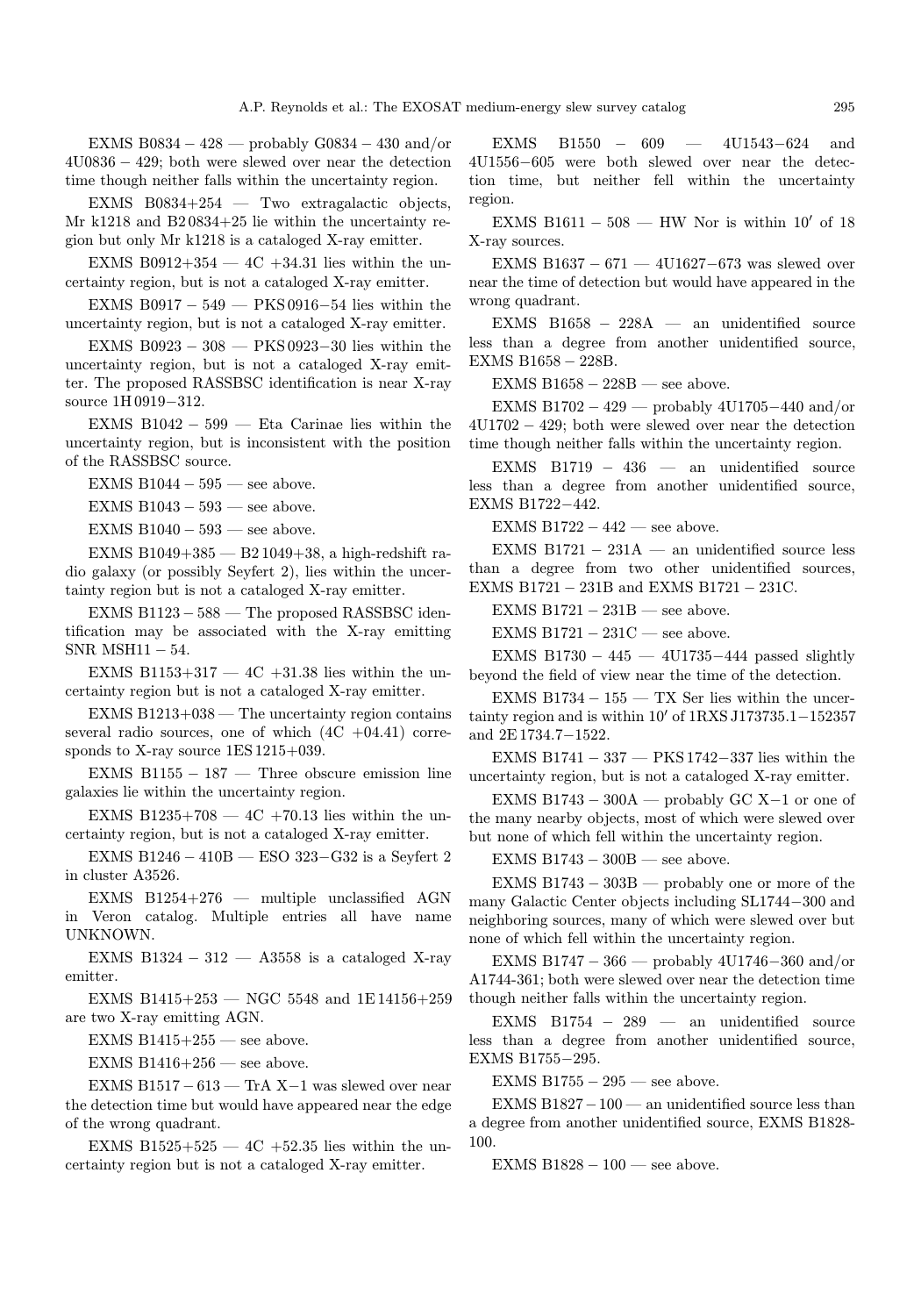EXMS B1837 – 052 — Near the SNR G27.4+0.0.

EXMS B1846  $-$  029A — In addition to EXO1846 $-$ 03. G1845−03 and A1845−024 were also slewed over near the detection time but neither fell within the uncertainty region.

EXMS B1905+009 — Probably  $4U1905+000$  and/or Aql X−1, both of which were slewed over but neither of which fell within the uncertainty region. V810 Aql does lie within the uncertainty region and within  $10'$  of five Rosat sources.

EXMS B1906+007  $-$  4C +00.71 lies within the uncertainty region, but is not a cataloged X-ray emitter.

EXMS B1931+800  $-$  4C +79.20 lies within the uncertainty region, but is not a cataloged X-ray emitter.

EXMS B1948+113  $-$  4C +11.59 lies within the uncertainty region, but is not a cataloged X-ray emitter.

EXMS  $B1955+123$  — an unidentified source less than a degree from 4U1957+115, and also another unidentified source, EXMS B1955+124.

EXMS B1955 $+124$  — see above.

EXMS B2124+751  $-$  4C +74.27 lies within uncertainty region, but is not a cataloged X-ray emitter.

EXMS B2216 − 389 — Q2217−391, an extragalactic object, lies within the uncertainty region, but is not a cataloged X-ray emitter. 1H 2217−392 is a nearby stellar X-ray source.

EXMS B2232 − 734 — PKS 2238−73 lies within the uncertainty region but is not a cataloged X-ray emitter.

EXMS B2233 –  $657$  — PKS 2239–65 lies within the uncertainty region, but is not a cataloged X-ray emitter.

EXMS B2223 − 331 — PKS 2224−33 lies within the uncertainty region, but is not a cataloged X-ray emitter.

# 3.6. Systematic effects and accuracy of derived parameters

In order to establish that the catalog is free of obvious systematic errors, a large subsample of sources was studied in detail. The adopted subsample contains 463 slew sources which were assigned identifications from the XRBCAT database of X-ray binaries (van Paradijs 1995), and where the identifications lie within the formal uncertainty regions (Flag = 4). Apart from the fact that this is the most numerous category of counterpart in the EXMS, these X-ray binaries have well defined positions and tend to be bright X-ray sources. This helps ensure that they can be detected near the edge of the FOV. The disadvantage with this population is their strong concentration towards the galactic plane, and their intrinsic variability. The behavior of the offsets between these sources and the center of their uncertainty regions was simulated and studied, as is now discussed.



Fig. 10. The histogram of observed source offsets (in 6.0 bins) for the 463 sources identified as X-ray binaries whose positions are within the formal uncertainty regions



Fig. 11. A simulated histogram of source offsets (in 6.0 bins) for 500 sources, produced by averaging ten simulations. The variance in each bin is shown by a vertical line. The observed histogram (Fig. 10) is plotted using a broken line

# 3.6.1. FOV offset simulation

The offset of a given detection in the EXMS is simply the angular distance between the centroid of the uncertainty region and the catalog coordinates of the proposed identification. Since it is required that all identifications passed through the FOV, the maximum possible offset is given by the 45' FWHM of the collimator response. For simplicity the offsets are broken down into two components, defined in Fig. 7. The absolute offset for source E is the scalar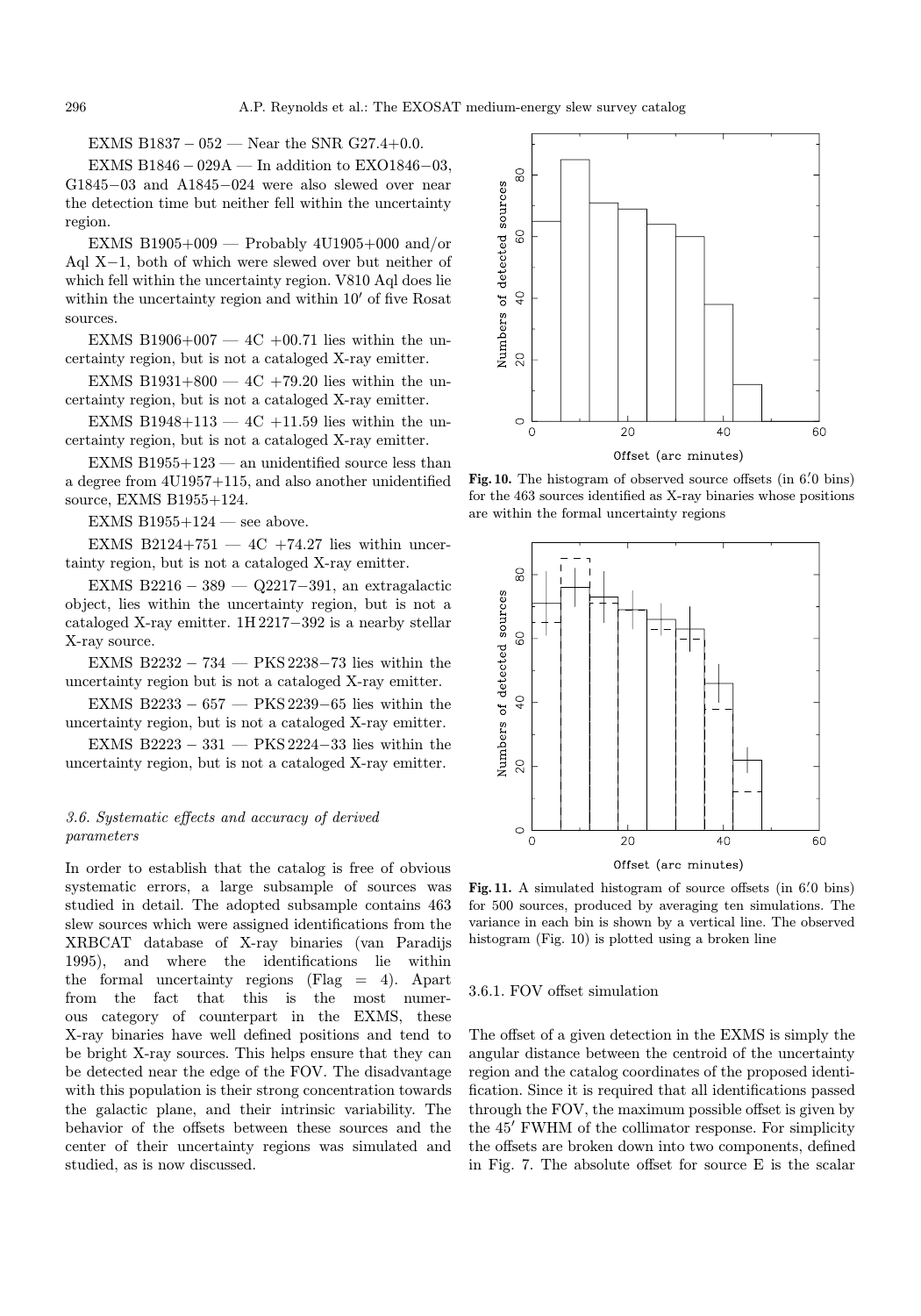

Fig. 12. Distribution of vector offsets (component of offset perpendicular to the direction of slew; vector EM in Fig. 7) for the 463 sources indentified with X-ray binaries which also lie within the formal uncertainty regions



Fig. 13. Plot of absolute offsets (the distance EC in Fig. 7) against time since start of first slew leg, for the 463 sources indentified with X-ray binaries which also lie within their own error boxes. No time-dependent effects are evident

distance EC and the vector offset is EM. Similar offsets are defined for internal sources.

Absolute offsets were derived for the 463 XRBCAT identifications in the EXMS, and these were then summed into bins of 6. 0 0, resulting in the histogram of Fig. 10. In order to understand the shape of this distribution, a simulation was performed in the following manner. First, a population of X-ray binaries was created with a realistic count rate distribution. This was achieved by correlating the XRBCAT against the ME database to obtain normalised ME counts for each matching source. Sources were then drawn randomly from this population and assigned random positions along a line, approximating the narrow uncertainty regions of the true sample. The observed counts of each source were then adjusted in accordance with the distance of the source from the center of the line, using the ME collimator response function. The average background count rate of the  $1-8 \text{ keV}$ lightcurves is  $\sim$  15 counts s<sup>-1</sup> half<sup>-1</sup>, and this was adopted in the simulations. Since the background events are predominantly particle-induced, they are independent of



Fig. 14. Plot of vector offsets against time since start of first slew leg, for the same sample as in Fig. 12. Again no timedependent effects are evident



Fig. 15. Plot of vector offsets against galactic longitude,  $l_{\rm II}$ , demonstrating the lack of any dependence

collimator distance. As a consequence, faint sources are not detected unless they fall near the middle of the simulated FOV, but as such sources are more numerous, they play an important role in the shape of the offset histogram. The procedure was repeated until ≈460 sources had been detected. Since there are <100 detections in each bin, the detailed shape of the histogram is dependent on statistical fluctuations. In order to characterize the shape and variance of a mean histogram, the results of ten independent simulations were averaged. The overall shape of the observed histogram is reproduced satisfactorily, with an approximately flat-topped distribution out to about 0.6 of the maximum offset (Fig. 11). In most bins, the real and simulated histograms agree within the variance of the simulation, and the small discrepancies that exist can be understood in terms of limitations in the simulation, particularly in the manner in which the detection threshold is modeled, and the fact that a few bright sources contribute predominantly to the detected numbers of sources in the high-offset bins.

Having established that the source offsets for this subsample are free of obvious systematic effects, the behavior of the vector component of the offsets which lie in the slew direction was examined. In the absence of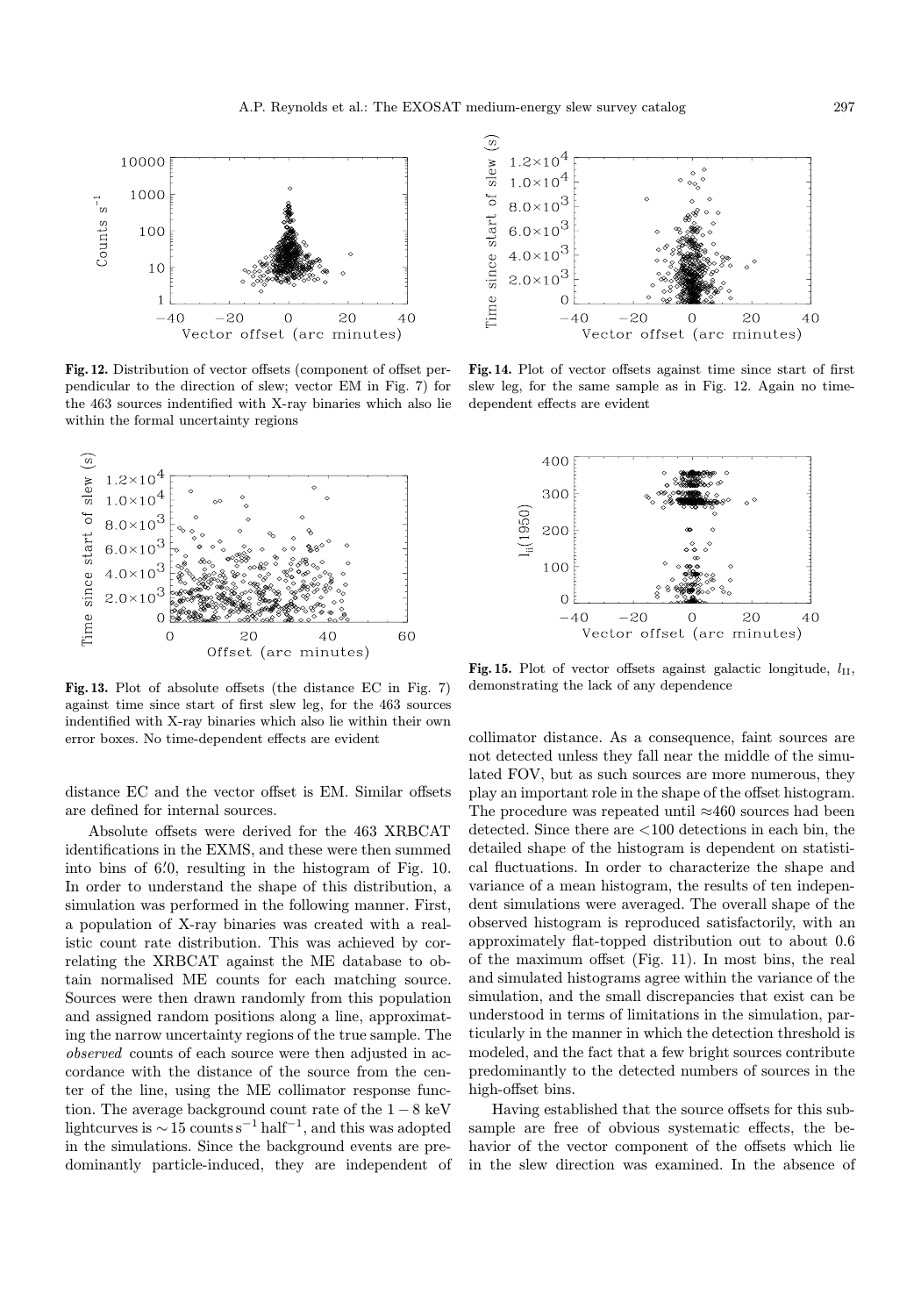

Fig. 16. As for Fig. 15, but for galactic latitude



Fig. 17. EXMS collimator corrected count rates for the Cas-A SNR (assuming a point source). The expected count rate is  $108$  count s<sup>-1</sup> half<sup>-1</sup>. With the exception of the measurement on  $1984/201$ , which occured at an offset of  $35'$ , the count rates lie within ∼15% of the expected value

systematic errors in the pointing and timing information, the resultant distribution of offsets should be clustered symmetrically around zero. This is indeed the case, as shown in Fig. 12, where the 463 vector offsets are plotted against raw count rate. The mean vector offset is consistent with zero:  $(-0.01 \pm 0.20)'$ . As is to be expected, the spread in the offsets is largest for the faintest sources.

The behavior of the absolute and vector offsets as a function of the elapsed time since the start of each slew was also examined, to ascertain whether the spacecraft attitude reconstruction gradually becomes less accurate. Since the slew durations vary from hundreds to thousands of seconds, the data span a wide time range, but it is clear (see Figs. 13 and 14) that the offsets appear random and independent of elapsed time.

Finally, the distributions of the absolute and vector offsets as a function of position in the sky were examined. Due to the sample being drawn solely from X-ray binaries, the sources are clustered around the Galactic plane and the Magellanic clouds. This means that there are large areas of the sky where the offsets are not sampled. However,



Fig. 18. Collimator corrected count rates for the Tycho SNR (assuming a point source). The expected count rate is  $32$  count s<sup>-1</sup> half<sup>-1</sup>, consistent with the mean EXMS value of  $31 \pm 5$  count s<sup>-1</sup> half<sup>-1</sup>



Fig. 19. Curves for converting from EXOSAT ME count rates to deadtime corrected fluxes for power-law spectra. From top to bottom, the curves give the predicted count rates for a spectral normalization of unity for  $N_H$  values of  $\langle 10^{21}, 10^{21}, 2.5 10^{21},$  $510^{21}$ ,  $10^{22}$ ,  $510^{22}$ ,  $10^{23}$ ,  $2.510^{23}$ , and  $510^{23}$  atoms cm<sup>-2</sup>

at least for the subsample, there is no suggestion of any position-dependent offset effects in either equatorial or Galactic coordinates (see Figs. 15 and 16 for the latter).

# 3.6.2. Count rate accuracy

Due to the variability of most X-ray sources, there are few sources in the EXMS which enable the accuracy of the derived count rates to be estimated. The brightest sources, such as X-ray binaries, are highly variable, while those sources which are time-invariant tend to be faint and extended (the latter leading to incorrectly estimated collimator corrections). Nevertheless, the observations of SNRs within the EXMS are in good agreement with the expected count rates based on ME pointed observations.

As an example, in 12 detections of Cas-A between 1983 and 1986, the derived EXMS count rates vary between 97 and 180 count s<sup>-1</sup> half<sup>-1</sup>. Most values are between 100 and 120 count s<sup>-1</sup> half<sup>-1</sup>, with a mean value of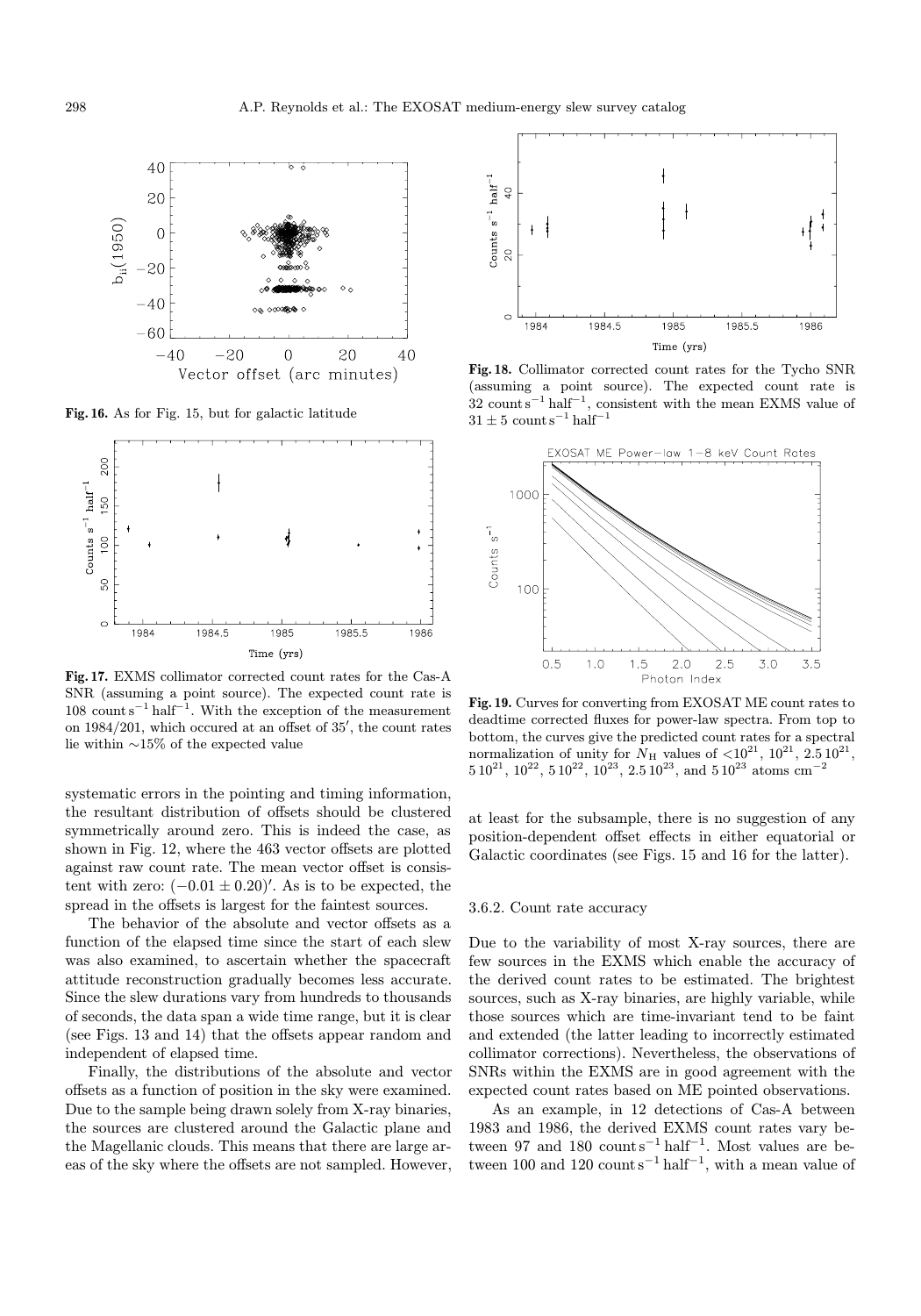

Fig. 20. EXMS detections of the XRB Ser X−1. Two pointed observations performed on 1985/251 and 252 recorded count rates of 344 and 343 count s<sup>-1</sup> half<sup>-1</sup>, similar to the EXMS values



Fig. 21. EXMS detections of the XRB 4U 0918−549 showing an apparant long-term decrease in  $1 - 8$  keV intensity

 $114 \pm 9$  count s<sup>-1</sup> half<sup>-1</sup> (see Fig. 17). The detection with the highest count rate is also that with the largest offset distance of  $35'$  (see Table 3). The extended nature of the source leads to an overestimated collimator correction. However, the mean value is in good agreement with the count rate during the single pointed ME observation of Cas-A of 108 count s<sup> $-1$ </sup> half<sup> $-1$ </sup>. Similar agreement is seen for the 15 slew detections of Tycho, with a mean value of 31  $\pm$ 5 count s<sup>-1</sup> half<sup>-1</sup>, compared with 32 count s<sup>-1</sup> half<sup>-1</sup> from two pointed observations (Fig. 18).

#### 3.6.3. Count rate to flux conversion

An approximate conversion from count rate to flux may be obtained by noting that 1 ME count s<sup>-1</sup> half<sup>-1</sup> in the energy range  $2 - 10$  keV is approximately equal to  $1.2\,10^{-11}$  erg cm<sup>-2</sup> s<sup>-1</sup>. This conversion is dependent on spectral shape and curves for converting from the EXOSAT ME count rates given in Tables  $3-5$  to  $1-8$  keV fluxes are given in Fig. 19. This figure gives the conversion factors for a power-law model with photon indices between 0.5 and 3.5 and absorptions  $\langle 510^{23} \text{ atoms cm}^{-2}$ . The



Fig. 22. EXMS detections of the XRB LMC X−3. The 198 (or possibly 99) day periodicity discovered by Cowley et al. (1991), may be evident

cataloged  $1-8$  keV count rate, c, should first be corrected for deadtime losses by multiplying it by an approximate deadtime factor,  $d_{time} = 1.09 + 2.56 \cdot 10^{-4} \cdot c + 5.6 \cdot 10^{-8} \cdot c^2$ . Comparison with the count rate read from Fig. 19 gives the power-law spectral normalization at 1 keV, and hence the flux.

# 4. Summary

The EXMS, a new catalog of X-ray detections derived from observations made by EXOSAT during slew manoeuvres between 1983 and 1986, is presented. Where possible, detections are identified with cataloged sources and the raw count rates corrected for collimator losses. Many types of object are detected, although X-ray binaries constitute the most common identification. The catalog has been shown to be free of obvious systematic errors and to contain reliable count rates for time-invariant sources. An electronic version of this catalog is maintained within the EXOSAT database and archive system at ESTEC (telnet://xray@exosat.estec.esa.nl).

The catalog contains new data on the long-term time variability of many well known sources and in particular on X-ray binaries. 95 different X-ray binaries appear in Table 3; roughly half of all X-ray binaries which have ever been detected. All of the expected X-ray binaries were seen, many of them repeatedly. We note that the transient source EXO 0748 − 676 appears as an EXMS source several times before it was actually detected in February 1985. Repeated source detections tend to be grouped at six monthly intervals due to the way in which EXOSAT slewed (see Sect. 1). For instance, Ser X−1 (Fig. 20) was detected on 15 occasions between 1983/279 and 1985/278, on nine separate days in five clusters each spaced by six months. Lightcurves for the XRBs 4U 0918−549 and LMC X−3 are presented in Figs. 21–22, together with brief comments.